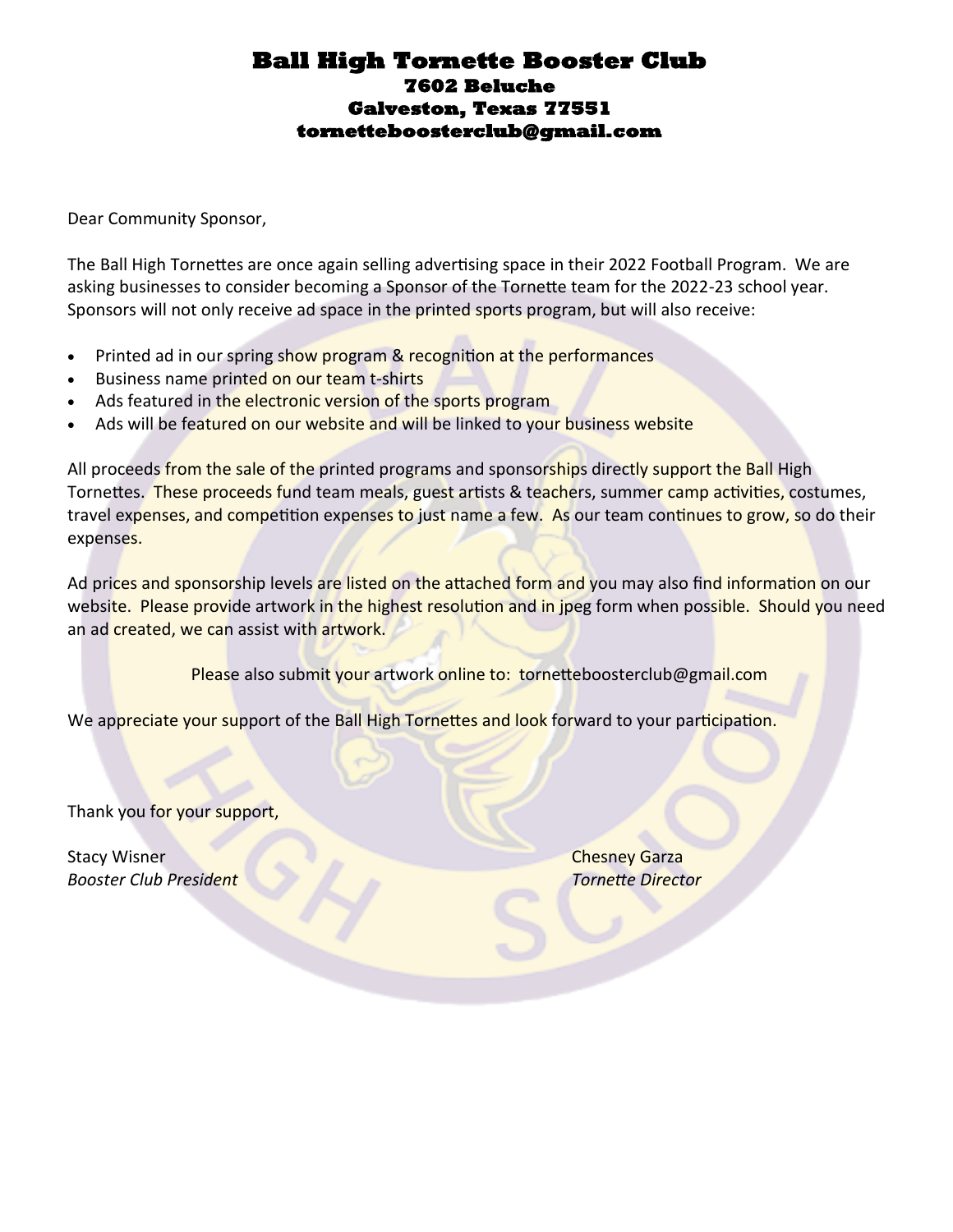## **2022-2023 Ball High Tornette Sponsorship & Ads**

### **Sponsorship Levels**

#### **Gold Sponsor \$600.00**

Full Page Ad in all programs (basketball, football, & spring show) Public announcement during football games Business Name on Shirt Ad and link on homepage of website

#### **Purple Sponsor \$400**

Half page ad in all programs (basketball, football, & spring show) Public announcement during football games Business Name on Shirt Graphic and link on homepage of website

#### **White Sponsor \$300.00**

Quarter page Ad in all programs (basketball, football, & spring show) Business Name on Shirt Graphic and link on website

**---OR---**

## **Ad Prices**

**Full Page: \$250.00 Half Page: \$175.00 Fourth Page: \$85.00 Eighth Page: \$50.00 (business card size)**